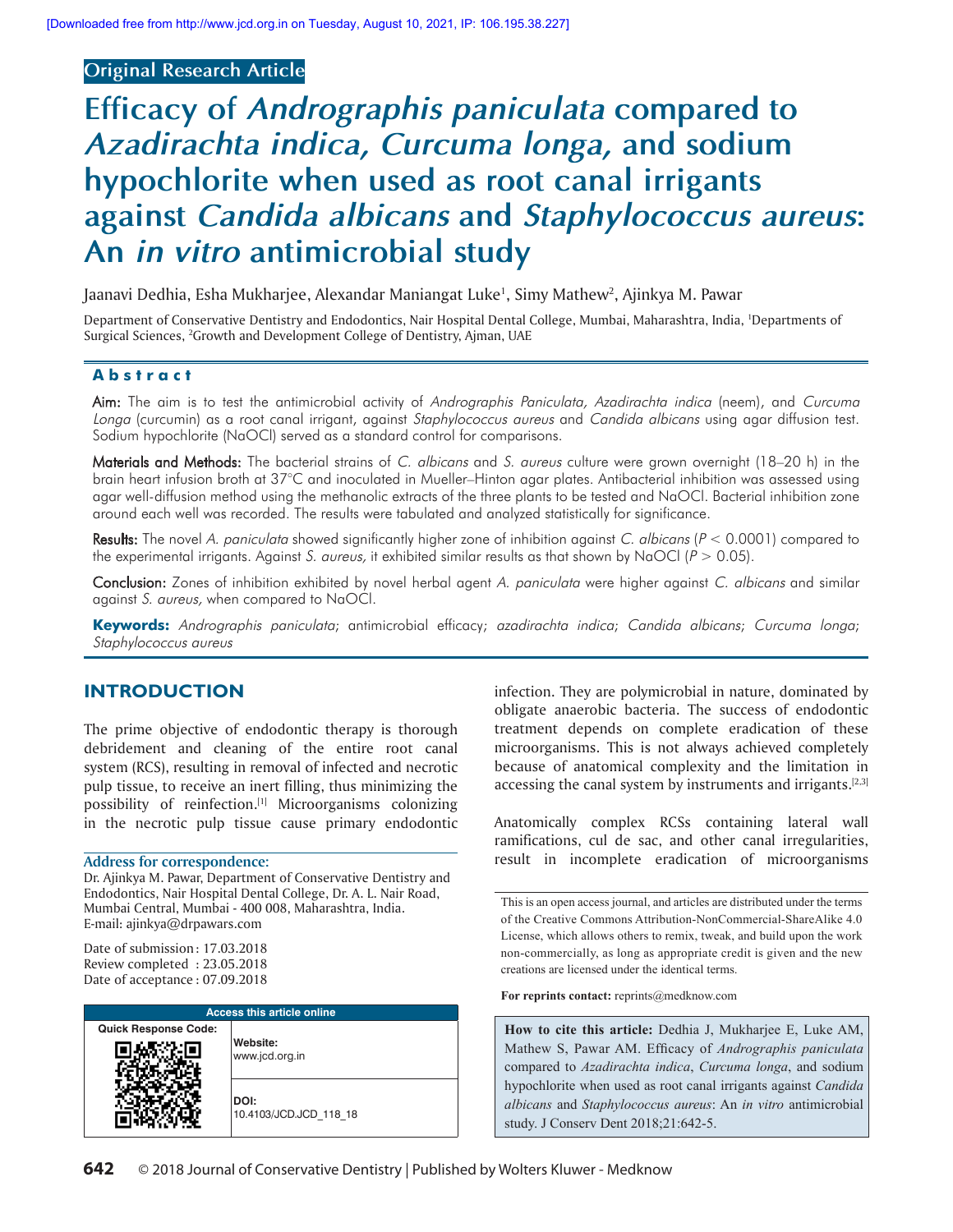following mechanical instrumentation. The only way of impacting such areas is with the help of irrigation.<sup>[4,5]</sup> Irrigation not only has a germicidal role but it also keeps the canal lubricated during instrumentation and removes smear layer, tissue remnants, and dentin chips. The effectiveness of irrigating solutions depends on multiple factors such as microbial susceptibility, concentration of the solution, penetration in infected areas, and its toxic effects on host cells.[4]

Facultative microorganisms such as *Enterococcus faecalis*, *Candida albicans,* and *Staphylococcus aureus* have been considered to be the most resistant species in the oral cavity and possible cause of failure of root canal treatment.<sup>[6]</sup> *E. faecalis* is associated with persistent periradicular lesions after root canal treatment. *C. albicans* and *S. aureus* are part of microbiota with failed endodontic therapy and may be considered a dentinophilic microorganism.[7] *C. albicans* seen in 18% of the retreatment infections, $[8]$  whereas *S. aureus* is seen in 0.7%–15% of the cases.[9]

Sodium hypochlorite (NaOCl) has remained as gold standard for root canal irrigation because of its antimicrobial potential and its ability to dissolve organic matter. Nevertheless, it is not only irritant to the periapical tissues but also possesses disadvantages such of instruments, burning of surrounding tissues, unpleasant taste, high toxicity, corrosive to instruments, inability to remove the smear layer, reduction in elastic modulus, and flexural strength of dentin.<sup>[3]</sup>

*Andrographis paniculata,* an annual herbaceous plant, popularly known as king of bitters in English, belongs to the *Acanthaceae* family. It is also infamously called as Bhui-neem, which means "neem of the ground" as it has a similar strong bitter taste as that of the large neem plant. It is commonly cultivated in southern Asia, in China, and in some parts of southeast Asia.<sup>[10]</sup> Being a potent stimulator of the immune system, it is effective against a wide array of infections and oncogenic agents. It is effective against several viruses and bacteria and is also a powerful antimalarial and antidiarrheal.[11]

The present study is aimed to explore novel herbal irrigant (*A. paniculata*), as potential antimicrobial agents in the inhibition of *C. albicans* and *S*. *aureus* in comparison to *Azadirachta indica* (neem)*, Curcuma Longa* (curcumin), and NaOCl.

### **MATERIALS AND METHODS**

#### **Preparation of test herbal irrigation solutions**

The plants of *A. paniculata* and *A. indica* were washed with distilled water and dried for 10–12 days. They were then ground to fine powder in the grinder for further extract procurement. Alcoholic extract of both was prepared. The

powder was added to 50 ml of absolute ethanol (Sterling Chemicals and Alcohols Pvt. Ltd., Mumbai). The mixture was macerated for 1–2 min to form an extract. Then, this extract was filtered through muslin cloth for coarse residue and then through Whatman filter paper no. 41 for finer residue. The extract for curcumin was prepared by the elemental hydrodistillation method. Hundred gram dried turmeric and 500 ml of distilled water were mixed in a 1000 mL round‑bottomed flask. Distillation was conducted continuously for 60 h. After turning on the valve to remove the distilled water, the essential oil was collected as stock solutions and kept in a dark bottle and stored at 4°C until use.

# **Test for antimicrobial assay**

#### *Staphylococcus aureus*

A loopful of culture was inoculated in nutrient broth and was kept at 37°C at shaker condition 150 rpm, for 18–24 h. Optical density was checked at 620 nm after 18 h and was adjusted to 0.2. Following which, Mueller–Hinton Agar butts were prepared and cooled slightly. 1 ml of culture was subsequently added to the agar butt and was poured into the petri dish. This was then allowed to solidify. The procedure was repeated two more times. Separate MH agar plates were used to compare the antimicrobial efficacy of the herbal irrigants (*A. paniculata*, neem, and curcumin) against *S. aureus.* Using cork borer, four wells were made on each plate, and 50 uL of sample was added to these wells. Petri dishes were then refrigerated at 4°C for 20 min. Following which, they were incubated at 37°C for 24 h. Zone of inhibition was observed and measured in millimeters.

#### *Candida albicans*

*T*he protocol was the same, with the only difference being in the culture media used. Sabouraud Dextrose Agar was used instead of Muller–Hinton Agar to grow these organisms.

#### **RESULTS**

The mean zones of inhibition by the irrigating agents used are summarized in Tables 1 (*C. albicans*) and 2 (*S. aureus*). The observations exhibited a significant difference between the groups tested on application of one-way ANOVA  $(P < 0.01)$ for both microorganisms. *A. paniculata* exhibited larger zones of inhibition against *C. albicans* compared to the other groups tested  $(P < 0.01)$ , whereas similar to NaOCl when used against *S. aureus* ( $P > 0.05$ ). The mean wise distribution of the mean zones of inhibition is plotted in Graph 1.

## **DISCUSSION**

The healing potential of herbal plants is an ancient belief; however, it has gained interest and importance in the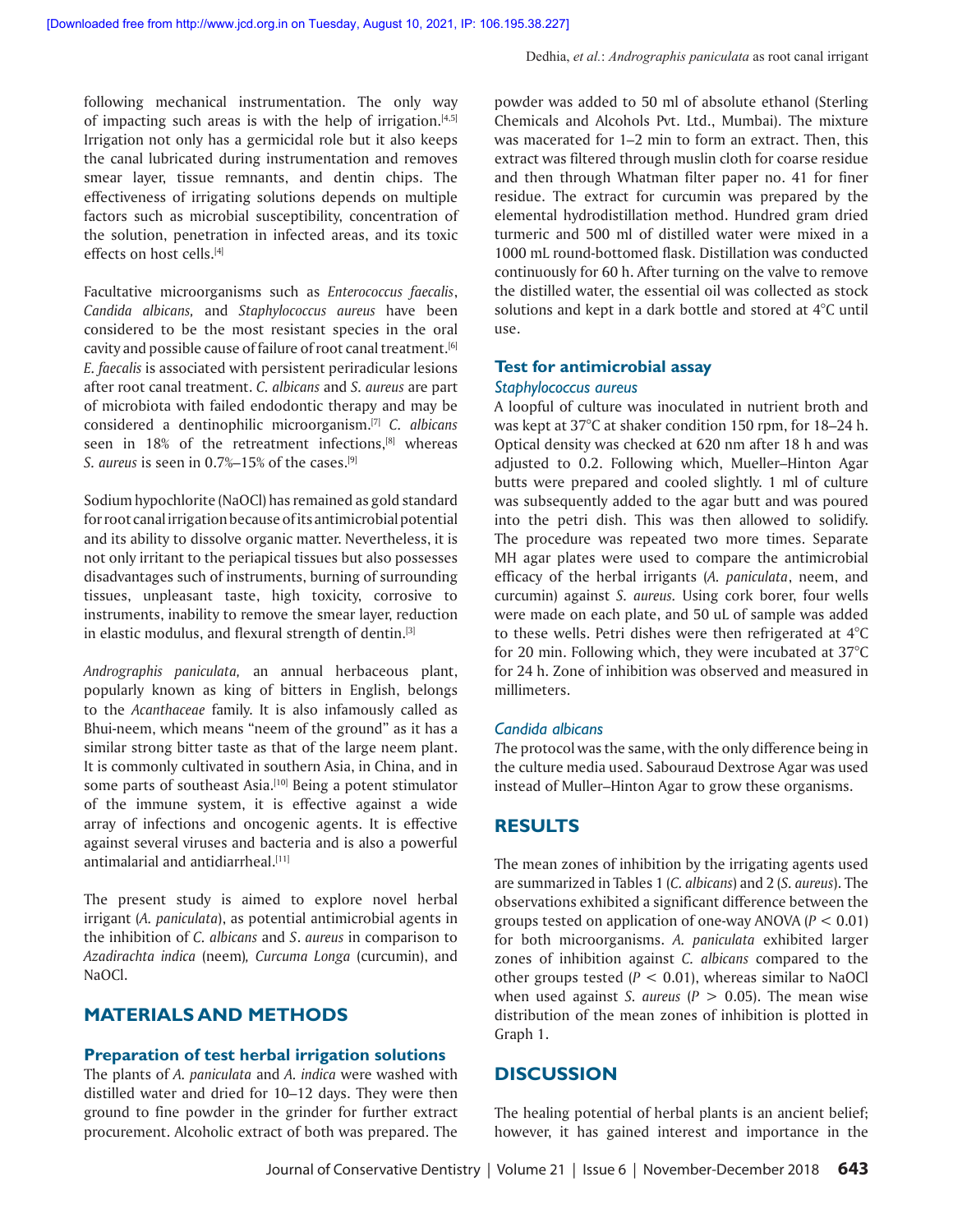Dedhia, *et al.*: *Andrographis paniculata* as root canal irrigant

| Antibacterial efficacy against <i>Candida albicans</i> by different irrigants |                         |                                       |                   |                                               |  |  |
|-------------------------------------------------------------------------------|-------------------------|---------------------------------------|-------------------|-----------------------------------------------|--|--|
| Groups                                                                        | <b>Irrigants</b>        | Mean zone of inhibition in mm with SD | P (one-way ANOVA) | <b>Post hoc</b> test for multiple comparisons |  |  |
|                                                                               | Sodium hypochlorite     | $15.4 \pm 1.4$                        | < 0.0001          | >2, 4; <3                                     |  |  |
|                                                                               | Neem                    | $1.6 \pm 1.1$                         |                   | $<1, 3; \approx 4$                            |  |  |
| 3                                                                             | Andrographis Paniculata | $19.7 \pm 1.2$                        |                   | >1, 2, 4                                      |  |  |
| $\overline{4}$                                                                | Curcumin                | $1.9 \pm 0.8$                         |                   | $<1, 3; \approx 2$                            |  |  |

| Table 1: Mean, standard deviation, and statistical analysis of antibacterial efficacy against Candida albicans by different |  |  |  |  |  |
|-----------------------------------------------------------------------------------------------------------------------------|--|--|--|--|--|
| <i>irrigants</i>                                                                                                            |  |  |  |  |  |

SD: Standard deviation

**Table 2: Mean, standard deviation, and statistical analysis of antibacterial efficacy against Staphylococcus aureus by different irrigants**

| Antibacterial efficacy against Staphylococcus aureus by different irrigants |                         |                                       |                   |                                               |  |  |
|-----------------------------------------------------------------------------|-------------------------|---------------------------------------|-------------------|-----------------------------------------------|--|--|
| Groups                                                                      | Irrigants               | Mean zone of inhibition in mm with SD | P (one-way ANOVA) | <b>Post hoc</b> test for multiple comparisons |  |  |
|                                                                             | Sodium hypochlorite     | $21.8 \pm 2.0$                        | < 0.0001          | >2, 3, 4                                      |  |  |
| $\overline{2}$                                                              | Neem                    | $12.5 \pm 1.8$                        |                   | <1, 3; >4                                     |  |  |
|                                                                             | Andrographis Paniculata | $20.3 \pm 1.7$                        |                   | $\approx$ 1; >2, 4                            |  |  |
| 4                                                                           | Curcumin                | $0 \pm 0$                             |                   | <1, 2, 3                                      |  |  |

SD: Standard deviation



**Graph 1:** Mean wise distribution of zone of inhibition against *Candida albicans* and *Staphylococcus aureus* by different irrigants in millimeters (mm)

recent times. It can be attributed to their easy availability, cost-effectiveness, increased shelf life, low toxicity, and lack of reported microbial resistance. The present study compared the antibacterial activity of novel herbal agent *A. paniculata* against *C. albicans* and *S. aureus*, which are commonly encountered in recalcitrant endodontic infections.[12]

The current study appears to be the first report on the endodontic applications of *A. paniculata*. This herbal agent exhibited antibacterial, antifungal, and antiviral effectiveness in previous reports.[13‑15] It has proved antibacterial activity against Gram-positive  $(+)$ and Gram‑negative (−) bacteria including avirulent *Mycobacterium* smegmatis and M. tuberculi. A previous study on crude methanol and chloroform extract of A. paniculata has shown significant antimicrobial activity only against Bacillus subtilis and *C. albicans*. It also showed specific

antibacterial activity against only *S. aureus*, *Escherichia coli*, *B. subtilis,* and Pseudomonas *aeruginosa*. [16] The minimum inhibitory concentration (MIC) against *C. albicans* 100 μg/ml and *S. aureus* was 250 μg/ml, which are in accordance with previously reported studies.<sup>[14,16]</sup> It also has anti-inflammatory, immunostimulant and antipyretic effects, $[17]$  which helps in the treatment of acute upper respiratory tract infections. It is known to have anticancer and immunomodulatory effects on human cells. It also shows significant antimicrobial and antioxidant properties, which was the basis of considering this extract as a prospective endodontic irrigant in our study.[10,17] In the present study, *A. paniculata* exhibited higher antimicrobial activity against the most common endodontic pathogens associated with reinfected RCSs, which are *C. albicans* (19.7 ± 1.2) and *S. aureus* (20.3 ± 1.7).

Different parts of the neem tree have been used for its medicinal properties, in Ayurvedic science.<sup>[18]</sup> Nimbidin a product of the seed kernel of *A. indica* demonstrates anti-inflammatory, antibacterial, antifungal, and anti-pyretic properties. Furthermore, according to Botelho, [19] neem exhibited substantial efficacy against periodontal pathogens and is biocompatible with PDL fibroblasts. Hence, its use as a biocompatible irrigant might be beneficial in endodontic therapy. Mistry *et al*. [20] concluded in their study that neem extract showed significant activity against *S. aureus* with a MIC of 125 μg. This was in synchrony with our results, which showed the considerable antimicrobial activity of neem (A. indica) extract against *S. aureus*. Whereas, Bohora et al. and<sup>[21]</sup> Tyagi et al.<sup>[3]</sup> reported neem to be an effective root canal medicament against *E. faecalis* and *C. albicans*. However, the results of the present study were not in accordance with them and neem exhibited no activity against *C. albicans*.

Curcumin has been proved to be a highly pleiotropic molecule, which can interact with various molecular